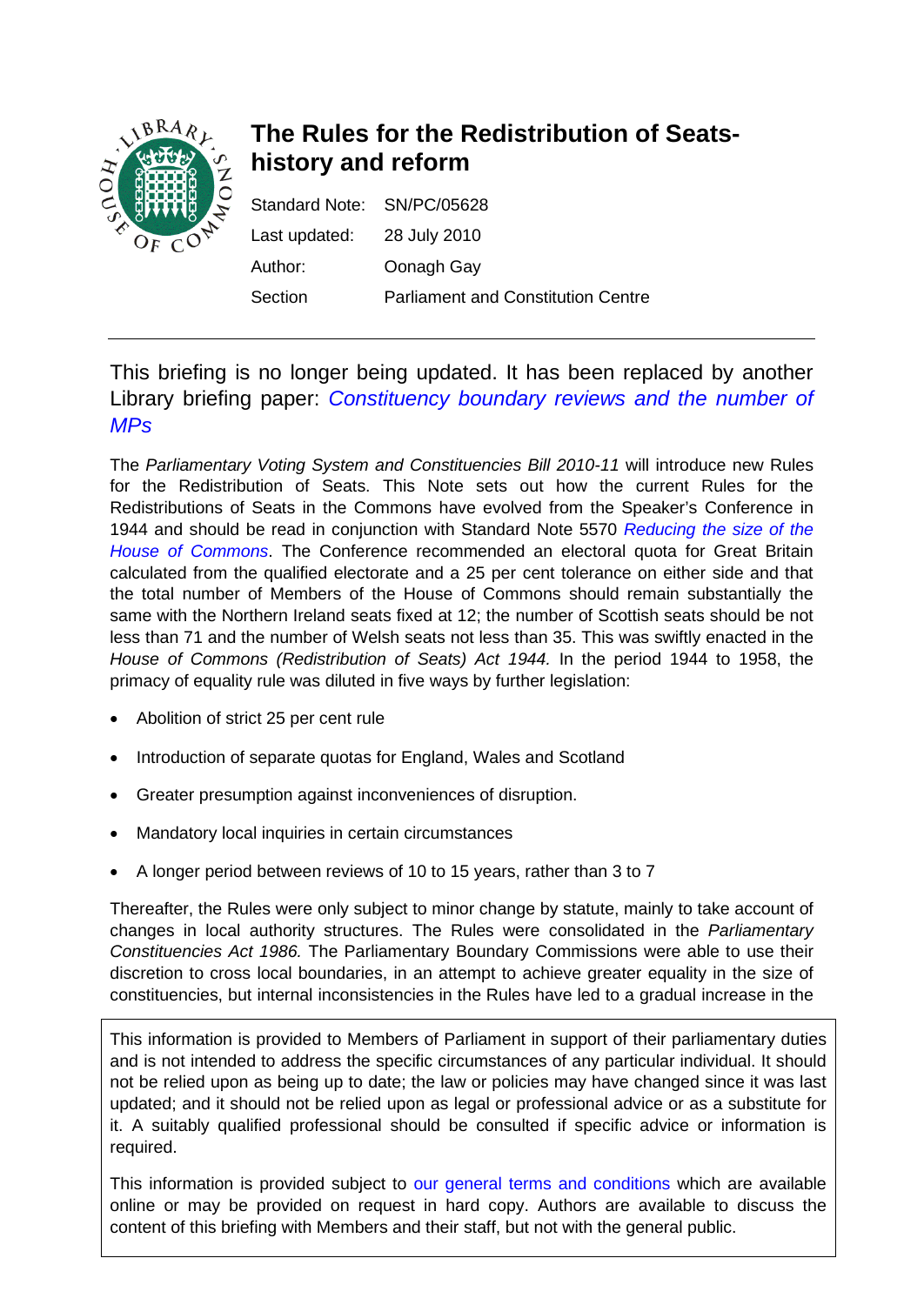number of seats. Although the Commissions have been much more successful than before in achieving constituencies of equal size, there have been a number of proposals for reform, summarised in this Note.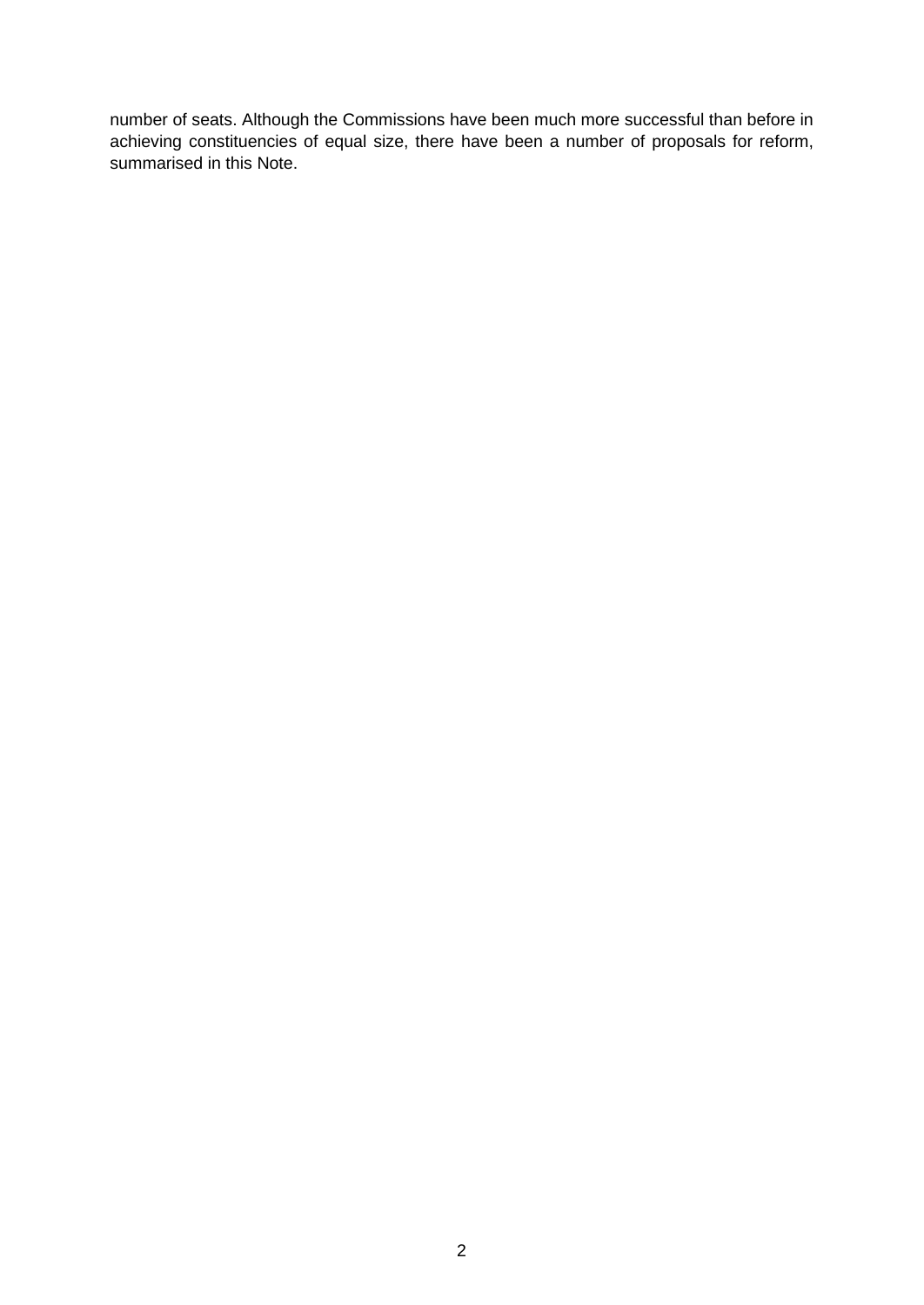# **Contents**

| 1              | The 1944 Rules |                                                                 | 4              |
|----------------|----------------|-----------------------------------------------------------------|----------------|
|                | 1.1            | Amendment of Rule 4                                             | 5              |
|                | 1.2            | Introduction of electoral quotas for each part of the UK        | 5              |
| $\overline{2}$ |                | 1972 onwards                                                    |                |
|                | 2.1            | Local boundaries                                                | 6              |
|                | 2.2            | Alterations of Rules for Northern Ireland and Scotland          | $\overline{7}$ |
|                | 2.3            | The Foot case                                                   | 7              |
|                | 2.4            | The Parliamentary Constituencies Act 1986                       | 8              |
|                | 2.5            | The Boundary Commissions Act 1992                               | 8              |
| 3              |                | <b>Calls for reform</b>                                         |                |
|                | 3.1            | <b>Boundary Commissions Bill 1992-3</b>                         | 10             |
|                | 3.2            | The Scotland Bill 1997-98                                       | 10             |
|                | 3.3            | Committee on Standards in Public Life research                  | 10             |
|                | 3.4            | The views of the Boundary Commissions                           | 11             |
|                | 3.5            | Recent academic research                                        | 12             |
|                | 3.6            | Statement by Deputy Prime Minister 5 July 2010                  | 13             |
|                | 3.7            | The Parliamentary Voting System and Constituencies Bill 2010-11 | 13             |
|                | 3.8            | Impact on the devolved institutions of boundary reforms         | 14             |
|                |                | Wales                                                           | 14             |
|                |                | Northern Ireland                                                | 14             |
|                |                | <b>Scottish Parliament</b>                                      | 15             |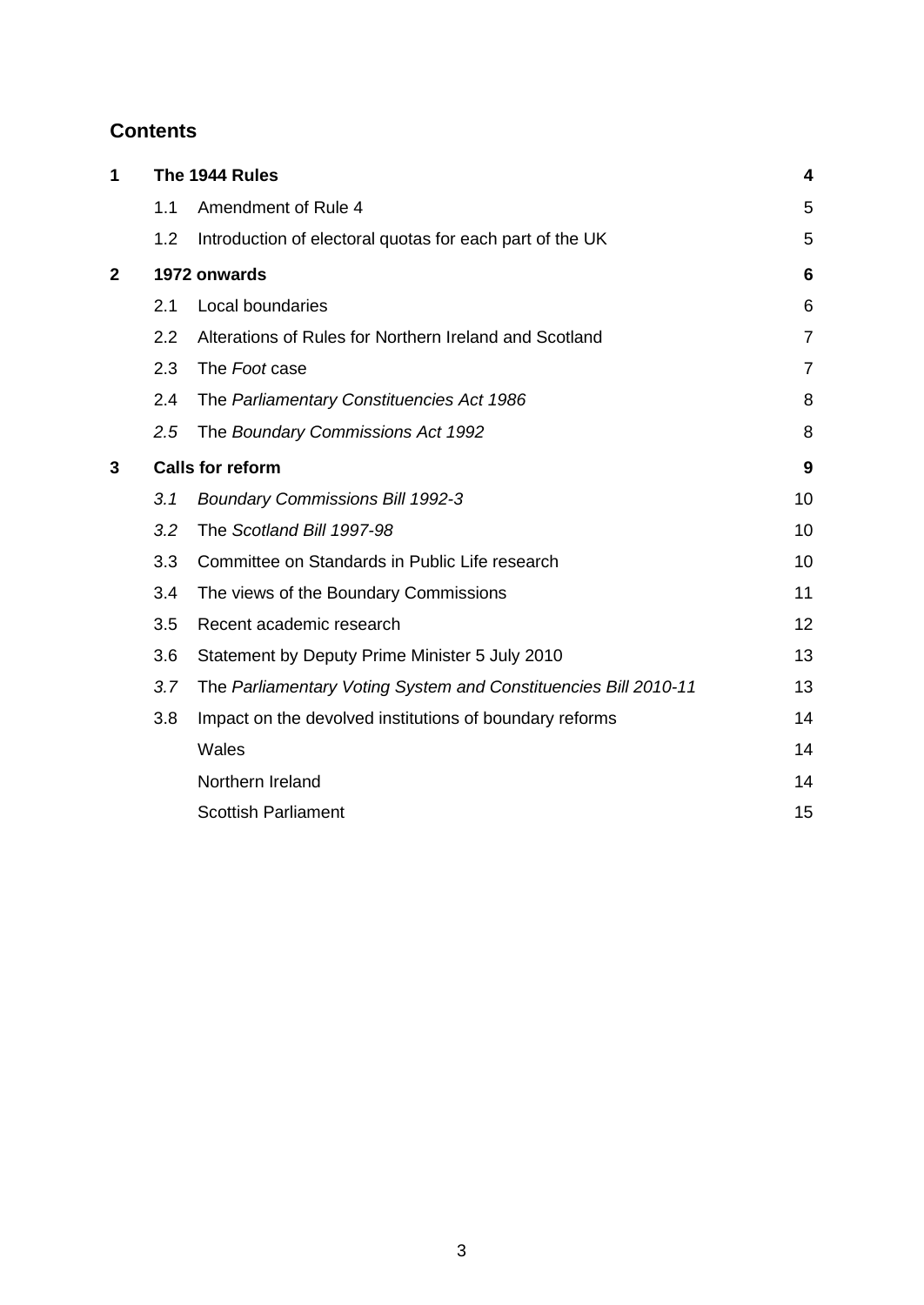## **1 The 1944 Rules**

The Speaker's Conference 1944 marked the start of proposals for regular boundary reviews, with permanent boundary commissions. As the electoral expert, Iain McLean has shown, the Conference agreed to over-representation of Scotland and Wales in strict numerical terms.[1](#page-3-0) The background papers and Conference Minutes are available in the Parliamentary Archives.[2](#page-3-1) Legislation swiftly followed.

The *House of Commons (Redistribution of Seats) Act 1944* implemented the recommendation from the Speaker's Conference for the redistribution of seats in the Commons to be

- based on an electoral quota for Great Britain calculated from the qualified electorate and a 25 per cent tolerance on either side;
- local and parliamentary boundaries to coincide where convenient; the Commissioners were to be permitted to depart from strict application of the rules if felt desirable, due to special geographical considerations;
- the total number of Members of the House of Commons to remain substantially the same with a target for Great Britain of 591; and the Northern Ireland seats be fixed at 12; the number of Scottish seats to be not less than 71 and the number of Welsh seats not less than 35.[3](#page-3-2)

These considerations have remained substantially the same in the next 60 odd years, but with some significant developments sketched out below.

The 1944 Act allocated primacy to the achievement of equal constituencies over the principle of respect for local government boundaries. It also authorised an initial review to subdivide abnormally large constituencies in time for the 1945 election. The bulk of the debate in Parliament was on representation for the universities and for the City of London.

The Rules were therefore first tested in the 1947/48 redistribution, which gave the Commissions an opportunity to undertake a full review of all constituencies as stipulated in the 1944 Act. Rule 4 stated that as far as practicable, having regard to Rule 1 (which set an electoral quota for Great Britain) the electorate of any constituency "shall not be less than the electoral quota by more than approximately one quarter of the electoral quota". Rule 5 provided "as far as practicable having regard to the foregoing rules" for respect for local government boundaries. The English and Welsh Boundary Commissions made informal representations to the Home Secretary for the relaxation of Rule 4 because of its strict formula. The Home Secretary, Chuter Ede, therefore introduced a Bill to achieve this which became the *House of Commons (Redistribution of Seats) Act 1947.[4](#page-3-3)* There was further opportunity for debate when the Commissions' reports were laid before the House prior to being enacted in the *Representation of the People Act 1948.* These were partisan debates,

<sup>1</sup> "Are Scotland and Wales overrepresented in the House of Commons? *Political Quarterly* 66 1995 p250-68

<span id="page-3-1"></span><span id="page-3-0"></span><sup>2</sup> [http://www.parliament.uk/business/publications/parliamentary-archives/archives-highlights/archives](http://www.parliament.uk/business/publications/parliamentary-archives/archives-highlights/archives-speakerconf/)[speakerconf/](http://www.parliament.uk/business/publications/parliamentary-archives/archives-highlights/archives-speakerconf/)

<span id="page-3-2"></span><sup>3</sup> Cmnd 6534 May 1944

<span id="page-3-3"></span><sup>4</sup> See his second reading speech HC Deb 13 December 1946 c1560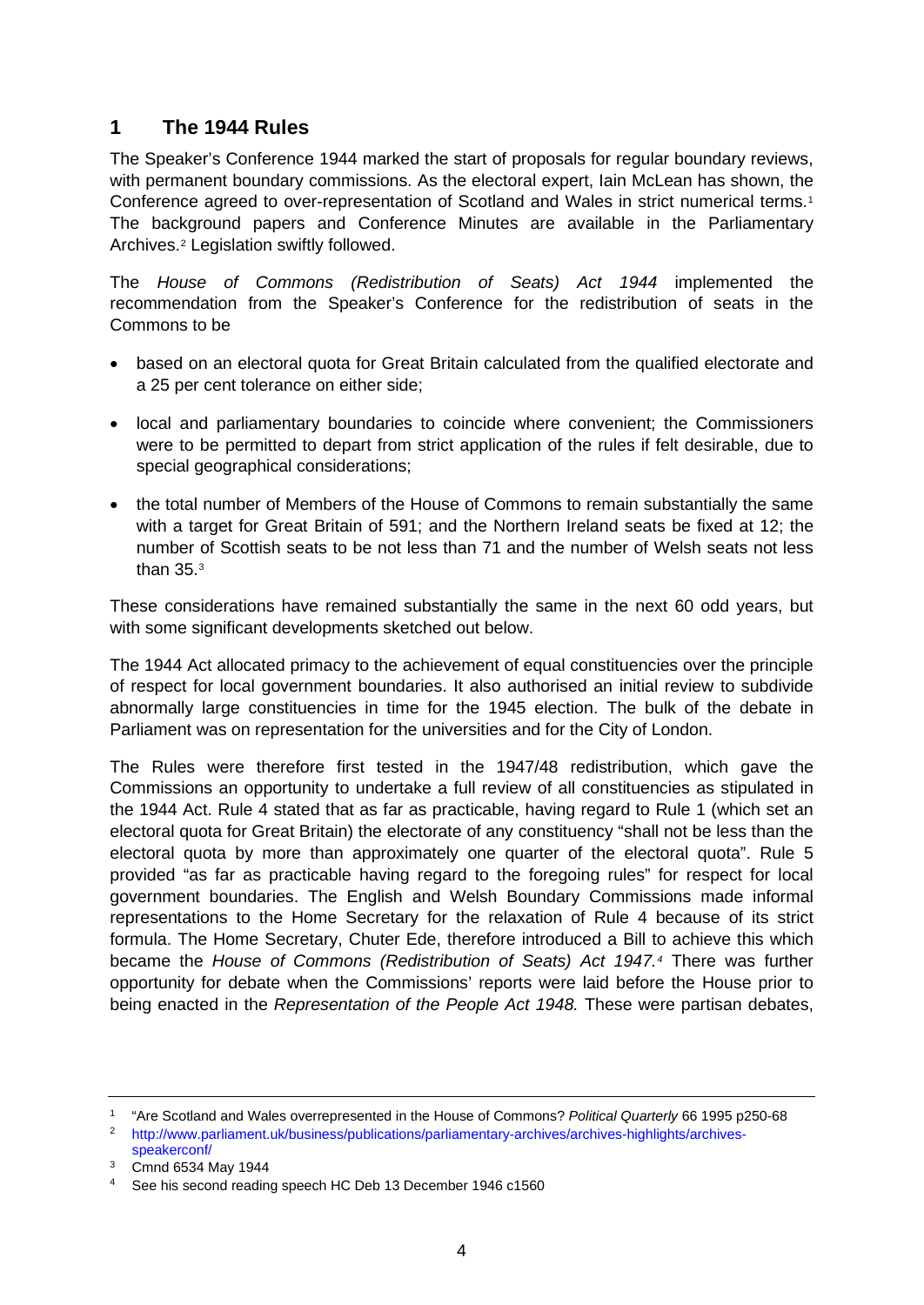with the Conservatives accusing the Labour Government of gerrymandering since at the request of the Commissions, it had decided to create 17 new seats by dividing larger seats.<sup>[5](#page-4-0)</sup>

Finally, the *Representation of the People Act 1949* consolidated and amended the Rules slightly in relation to the City of London, and increased the number of seats overall for Great Britain to 613, because of the loss of university and City seats. The main changes until 1958 are summarised below.

### **1.1 Amendment of Rule 4**

The 1947 Act therefore removed Rule 4 and substituted Rule 5A "The electorate of any constituency shall be as near the electoral quota as is practicable having regard to the foregoing rules". Not only was the 25 per cent rule abolished, but by putting the new electoral quota after Rule 5 the application of the electoral quota was subordinated to considerations of local government areas, while leaving the Commissions considerable discretion in the interpretation of the rules.<sup>[6](#page-4-1)</sup>

### **1.2 Introduction of electoral quotas for each part of the UK**

The First Periodic Review reports were published in 1954 and took effect in the May 1955 general election. After the first periodic reviews were finished, court action took place which eventually resulted in the *House of Commons (Redistribution of Seats) Act 1958.* In *Harper and another v the Home Secretary* the plaintiffs argued that the draft Order in Council had not complied with the Rules as the English Boundary Commission had wrongly calculated the electoral quota. Mr Harper was the Conservative Lord Mayor of Manchester. Instead of using a quota for Great Britain, the Commission had decided to divide the English electorate by the target number of seats for England, to ensure that the number of seats for England did not rise. Had the Commission used the Great Britain quota England would have had 519 seats rather than the 506 allocated in the Second Review.

Although initially granted an injunction, the Court of Appeal overturned this a few days later, holding that questions as to whether the Commission had followed the correct procedure were for Parliament rather than the courts, and that it was unable to detect any error in the Commission's approach.[7](#page-4-2) The electoral expert Henry Rawlings later criticised this, noting "the Commission clearly misinterpreted and misapplied the rules in the 1944 Act."[8](#page-4-3)

The contradiction between the Rules was resolved by the *House of Commons (Redistribution of Seats) Act 1958.* This Act introduced separate electoral quotas for Scotland, Wales and England (Northern Ireland already had its own quota). The Commissioners were given greater latitude to depart from the quota to leave constituencies undisturbed by section 2(2) which read:

It shall not be the duty of a Boundary Commission in discharging their functions...to aim at giving full effect in all circumstances to the rules set out in the second schedule to the principal act, but they shall take account, as far as they reasonably can, of the inconvenience attendant on alterations; and references in the section to giving effect to those rules shall be considered accordingly.

<sup>5</sup> See *the Boundary Commissions* 1999 DJ Rossiter, RJ Johnston and CJ Pattie p85-87 for full discussion

<span id="page-4-1"></span><span id="page-4-0"></span><sup>6</sup> For the text of the 1944 rules, as amended by the 1947 Act, see Box3.2 from *The Boundary Commissions:* 

*Redrawing the UK's map of Parliamentary constituencies* D.J. Rossiter, R.J. Johnston and C.J. Pattie 1999 <sup>7</sup> 332 AELR a, 238 1955

<span id="page-4-3"></span><span id="page-4-2"></span><sup>&</sup>lt;sup>8</sup> *Law and the Electoral Process Hf Rawlings 1988 pp 57-58 and Erskine May 21<sup>st</sup> ed p26*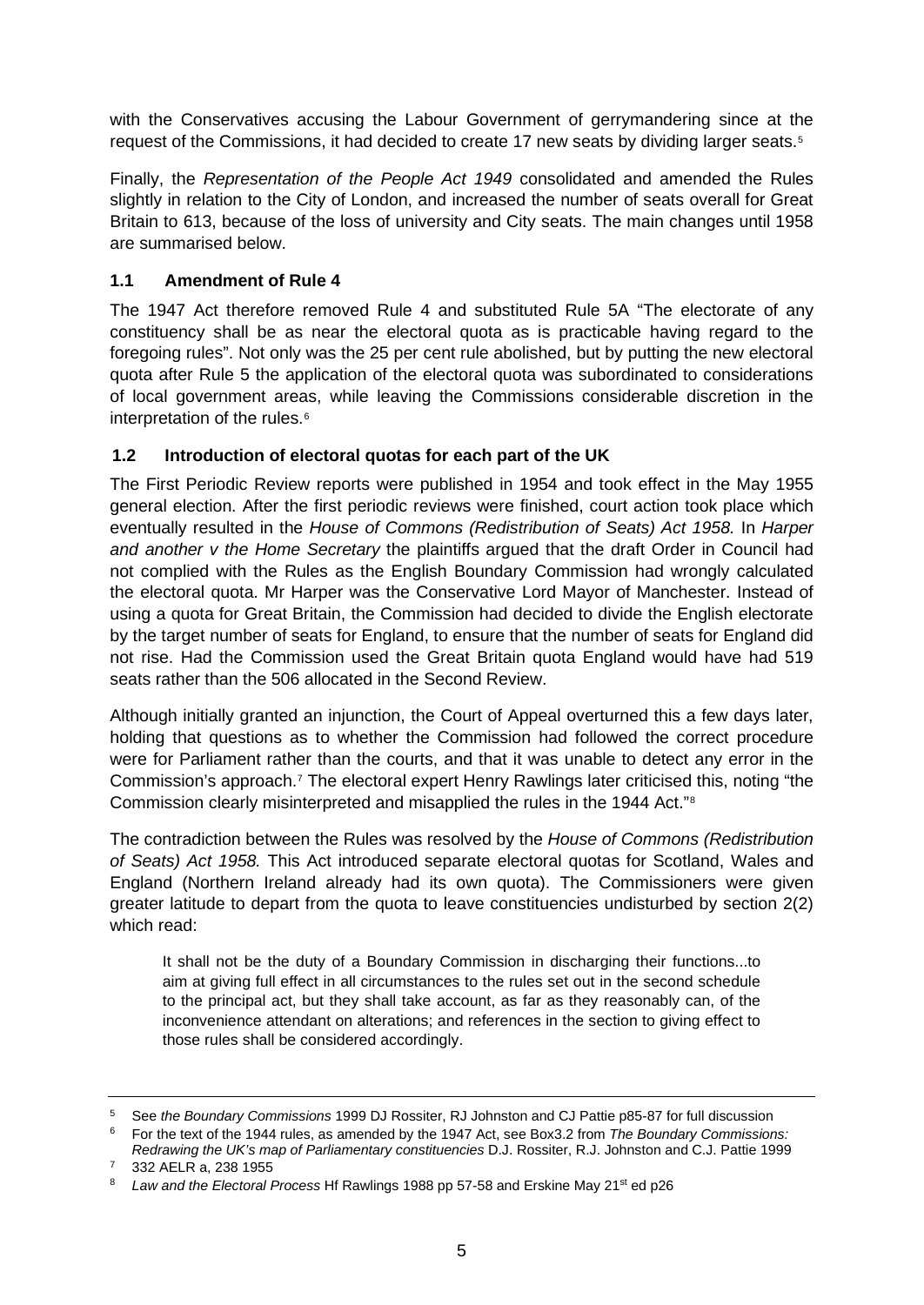The debate on the 1958 Bill demonstrated broad agreement that local ties were of greater importance than strict mathematical equality. The Home Secretary, R.A Butler, said: "the effect of the Bill is to bring in a presumption against making changes unless there is a very strong case for them". This was a response to the First Periodic Review which had caused strong opposition to change; after 5 years, 170 constituencies had had their boundaries altered, often in a major way.<sup>[9](#page-5-0)</sup> There had been 43 separate Orders for England and Wales brought forward separately; 31 of these were debated in two all-night sittings on 16 December 1954 and 26 January 1955. This was the last time that separate Orders were laid before the House.<sup>[10](#page-5-1)</sup> In contrast the 1958 Act enjoyed broad political support.

The 1958 Act also introduced mandatory local inquiries in certain circumstances, which tended to emphasise the importance of local ties and local government boundaries. It has been calculated that in the Third Periodic Review nearly half of the constituencies underwent some change of boundary or name following the local inquiries. The Act ensured that reviews would be less frequent; reviews would take place between 10-15 years, rather than the 3-7 envisaged in the 1949 Act.<sup>[11](#page-5-2)</sup>

In the period 1944 to 1958, therefore, the primacy of equality had been diluted in five ways:

- Abolition of strict 25 per cent rule
- Introduction of separate quotas for England Wales and Scotland
- Greater presumption against inconveniences of disruption.
- Mandatory local inquiries in certain circumstances
- A longer period between reviews of 10 to 15 years, rather than 3 to 7

## **2 1972 onwards**

Thereafter, the Rules were subject to tidying up and alteration in respect of the constituent parts of the UK. From the time of the Second Periodic Review in 1969 the Commissions had provided a commentary of the reasons for the approach adopted in redistribution for the first time.

### **2.1 Local boundaries**

Firstly, provisions in Rule 4 relating to observation of county borough, metropolitan borough, burgh and county district boundaries were repealed in the *Local Government Act 1972* (and corresponding legislation in Scotland and Northern Ireland) so that the Commissioners were given discretion to cross the boundaries of the new districts, many of which were too large to form one constituency and too small for two. For England and Wales only county and London boroughs were to be respected; in Scotland, the legislation merely constrained the Commission to 'regard' for boundaries of local authority areas. For Northern Ireland, the only regard was that no ward be split between two constituencies. As David Rossiter et al show in

<span id="page-5-0"></span><sup>9</sup> For accounts of the difficulties, see *The Boundary Commissions* pp92-94

<span id="page-5-1"></span><sup>10</sup> See Standard Note 322 Parliamentary Constituency Boundaries; The Fifth Periodic Review, part 6 for the details of parliamentary debates on redistribution orders since 1832

<span id="page-5-2"></span><sup>11</sup> "The 1983 Boundary Commission: Policies and Effects" *Electoral Studies* [1983]; " The Parliamentary Boundary Commission" July 1994 *Parliamentary Affairs*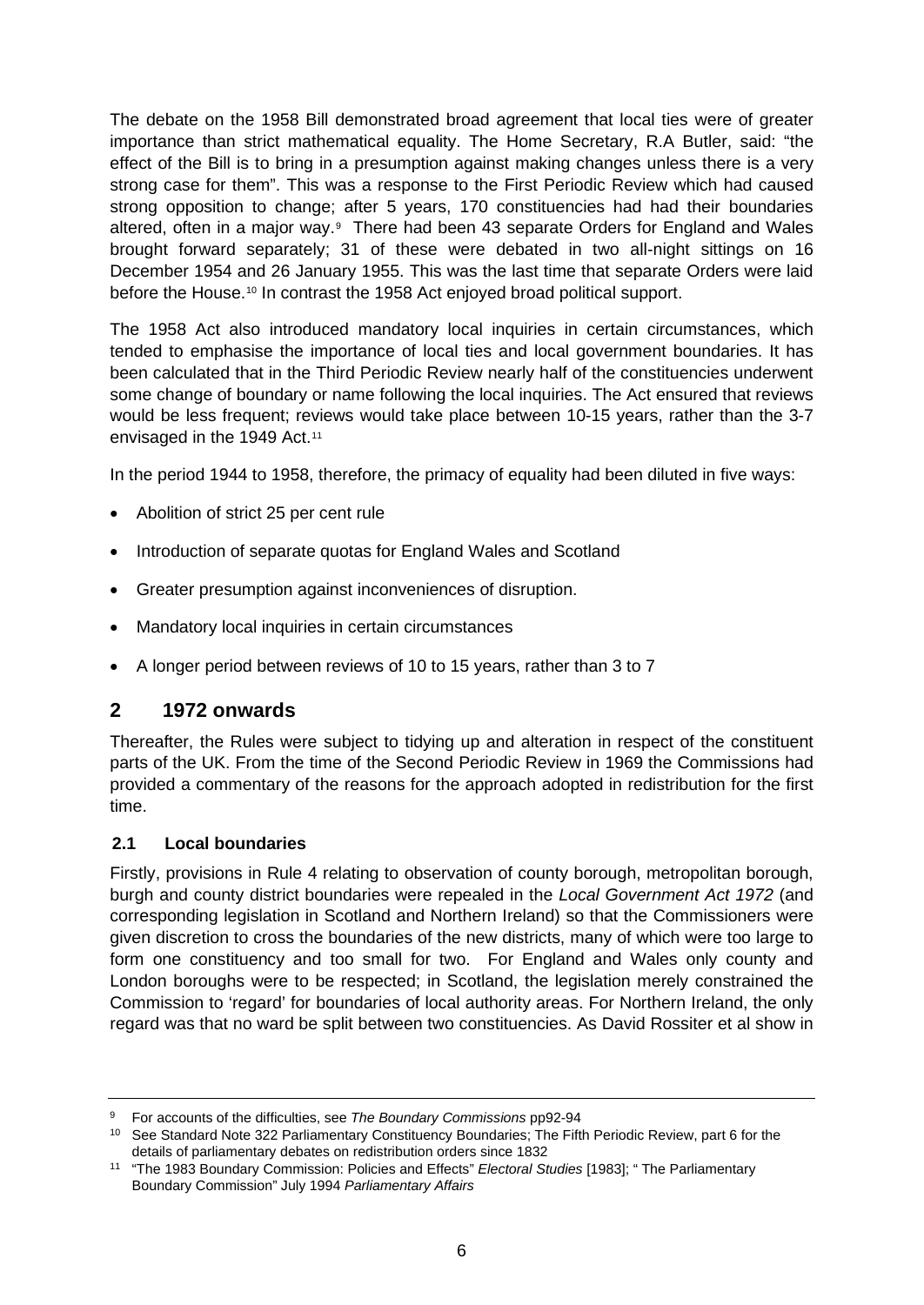*The Boundary Commissions* this enabled the Commissions to ensure that the majority of its recommendations for constituencies were within 10 per cent of the electoral quota.[12](#page-6-0)

## **2.2 Alterations of Rules for Northern Ireland and Scotland**

Secondly, following a Speaker's Conference in 1978, the number of seats in Northern Ireland was increased from 12 to between 16 and 18, to be fixed by the Northern Ireland Commission.[13](#page-6-1) Northern Ireland representation had been fixed at 13 following the creation of the Irish Free State 1922; this was reduced to 12 following the abolition of the Queen's University seat in the *Representation of the People Act 1948*. Following pressure from Unionist MPs concerned at under-representation during continuing Direct Rule, the Callaghan Government agreed to the increase in the *House of Commons (Redistribution of Seats) Act 1979.* 

In contrast, the *Scotland Act* 1998,section 86 amended the Rules to reduce the number of Scottish seats. This was achieved by:

- omitting Rule (1) which set a minimum number of seats in Scotland at 71
- requiring that the next periodic review after the creation of the Scottish Parliament use the quota for England, rather than for Scotland, thus amending Rule 5

In addition the section protected the Westminster island constituency of the Orkneys and the Shetlands from being joined with another from sharing local government boundaries (new Rule 3A) Attempts to secure the same protection for the Na h-Eileanan An Iar (Western Isles) constituency were unsuccessful.[14](#page-6-2)

### **2.3 The** *Foot* **case**

The extent to which the Commissions were given discretion to interpret the Rules was illustrated by the case brought by Michael Foot then leader of the Labour Party, together with the General Secretary and National Agent of the Party, who initiated the action as individuals rather than on behalf of the party.<sup>[15](#page-6-3)</sup> The Boundary Commission for England had just completed its Third Periodic Review and was preparing to submit its report to the Home Secretary when Mr Foot sought orders restraining the submission of the report on the ground that the Commission had failed to give proper weight to the principle of equal representation in Rule 5. The local government changes in the 1970s had led to much wider-ranging recommendations than in previous periodic reviews. The Court of Appeal found against Foot:

It is clear, in our judgment, that ..the requirement in rule 4 that 'so far as practicable' constituencies shall not cross country or London borough boundaries must be regarded as taking precedence over the requirement in rule 5 concerning the size of the electorate for each constituency. This appears from the facts that (1), rule 4 is on its face not qualified by reference to rule 5, whereas rule 5 provides that the electorate of any constituency shall be as near as the electoral quota as is practicable having regard to the foregoing rules, which of course include rule 4; and (2) the second limb of rule 5 authorises departure from rule 4 only in the circumstances there specified...The

<span id="page-6-0"></span> $12$  Ibid p113

<span id="page-6-1"></span><sup>13</sup> *The Boundary Commissions* notes that evidence to the Speaker's Committee was published, and it is summarised at pp 105-107. It also notes that the presumption was for 17 and only for 16 or 18 if the Boundary Commission made the case for it

<span id="page-6-2"></span><sup>14</sup> HL Deb 22 October 1998 c1609; HL Deb 9 November 1998 c548See *Scotland Act 1998 (2nd ed)* CMG Himsworth and C.R, Munro p107

<span id="page-6-3"></span><sup>15</sup> *The Boundary Commissions* note that the action was funded by Robert Maxwell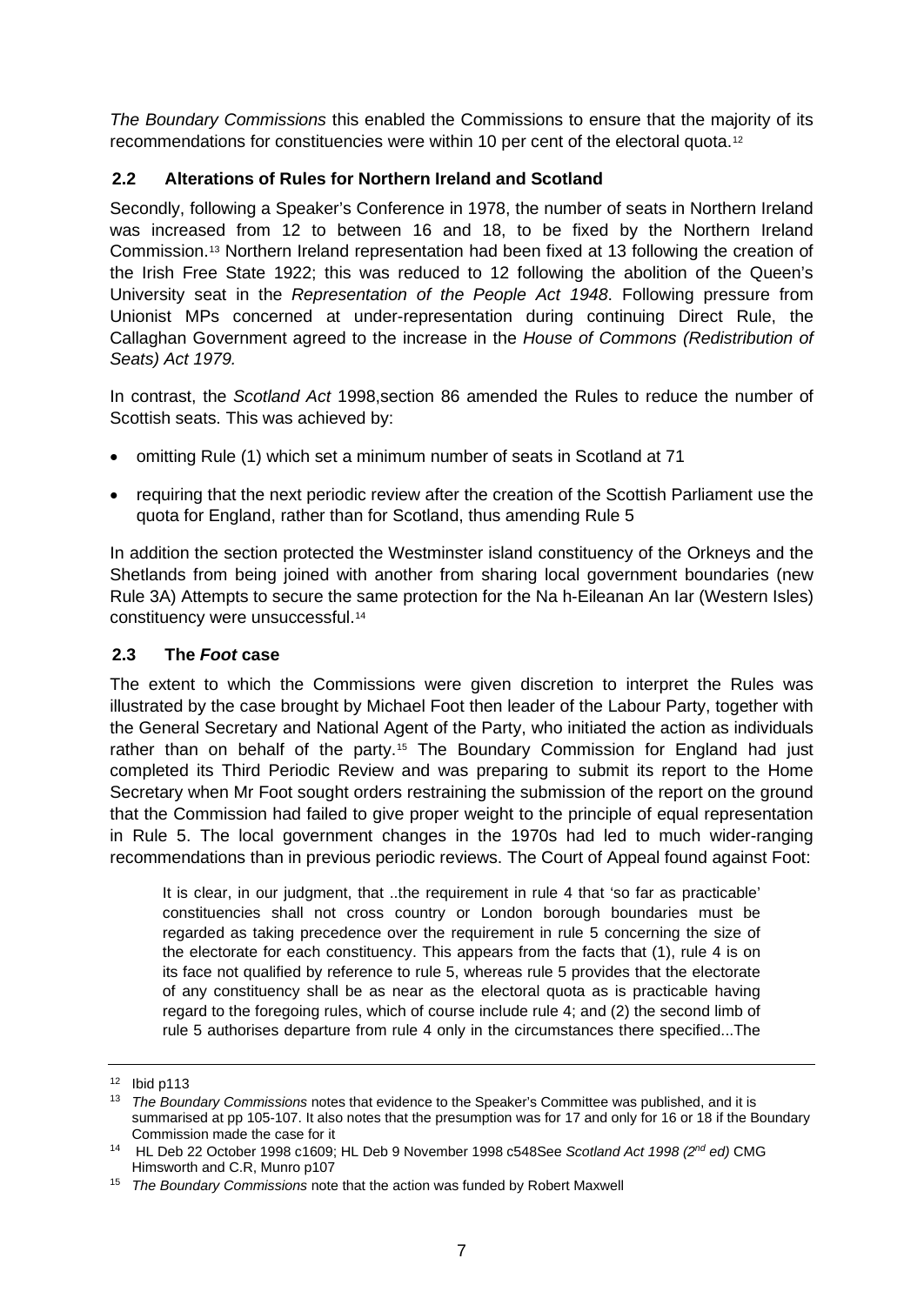requirement of electoral equality is, subject to the second limb of rule 5, subservient to the requirement that constituencies shall not cross county or London borough boundaries.[16](#page-7-0)

Crucially, the judgment interpreted what is now Rule 7 (taking effect of inconveniences attendant of alteration) to mean that Boundary Commission was relieved from the duty to give effect in all circumstances to the Rules. Sir John Donaldson M.R. said "The practical effect is that a strict application of the Rules ceases to be mandatory so that the Rules, while remaining very important indeed, are reduced to the status of guidelines"[17](#page-7-1)

The judgment was queried by commentators who argued that Rule 7 had been designed to exempt the Commission from rigid adherence to Rule 5 (electoral quotas) and that it could not be correct to categorise Rules 1-6 as merely guidelines. The overall effect was to give the Boundary Commission greater discretion in its work.

In practice, as a number of commentators have pointed out, the Commissions were concerned to restrict the growth in the number of constituencies and so did not in practice accept the logic of the *Foot* judgment. Lord Davidson, Deputy Chairman of the Parliamentary Boundary Commission for Scotland at the time of the Third Review, told the Home Affairs Select Committee, 'we do not subscribe to that view' [on Rule 7] <sup>[18](#page-7-2)</sup>

### **2.4 The** *Parliamentary Constituencies Act 1986*

This Act consolidated the Rules, so that they all appeared in a Schedule to the Act. Section 2(2) of the 1958 Act (giving latitude on inconveniences attendant on alterations) became Rule 7.

#### *2.5* **The** *Boundary Commissions Act 1992*

This Act speeded up the Fourth Periodical Review so that it would be completed by 31 December 1994, and ensured that the local boundaries to be used would be those in force on 1 June 1994, but did not otherwise amend the Rules. On second reading the Home Secretary, Kenneth Clarke, indicated that a speeding up was necessary to prevent the quotas used at the start of the reviews from becoming very out of date before the end.[19](#page-7-3) As noted in research in 2006 for the Committee on Standards in Public Life, until this Act, the time taken to complete periodic reviews was steadily increasing, and after this one-off, the Fifth Review for England took 7 years:

In 1954 it took the Boundary Commissioners just over 12 months to complete a general review (the First Periodical Review). In 1965-9 it took four years to complete the Second Periodical Review. In 1976-82 the Third Review took six years. In 1991-5 with accelerated arrangements, the Fourth Review was completed in four years. But in 1999-2006 seven years will have elapsed between the beginning of Fifth Review and its final implementation.[20](#page-7-4)

The other important feature of this legislation was reducing the frequency of reviews from between 10 and 15 years to between 8 to 12 years.

<span id="page-7-0"></span><sup>16</sup> 1983 QB 600 631-2

<span id="page-7-1"></span><sup>17</sup> 1983 QB 600 624

<span id="page-7-2"></span><sup>18</sup> Home Affairs Select Committee HC 97 1986-87 *Redistribution of seats*. second report with proceedings & appendices<br><sup>19</sup> HC Deb 15 June 1992 c670

<span id="page-7-4"></span><span id="page-7-3"></span><sup>20</sup> <http://archive.cabinetoffice.gov.uk/standards/11thinquiry/research.html>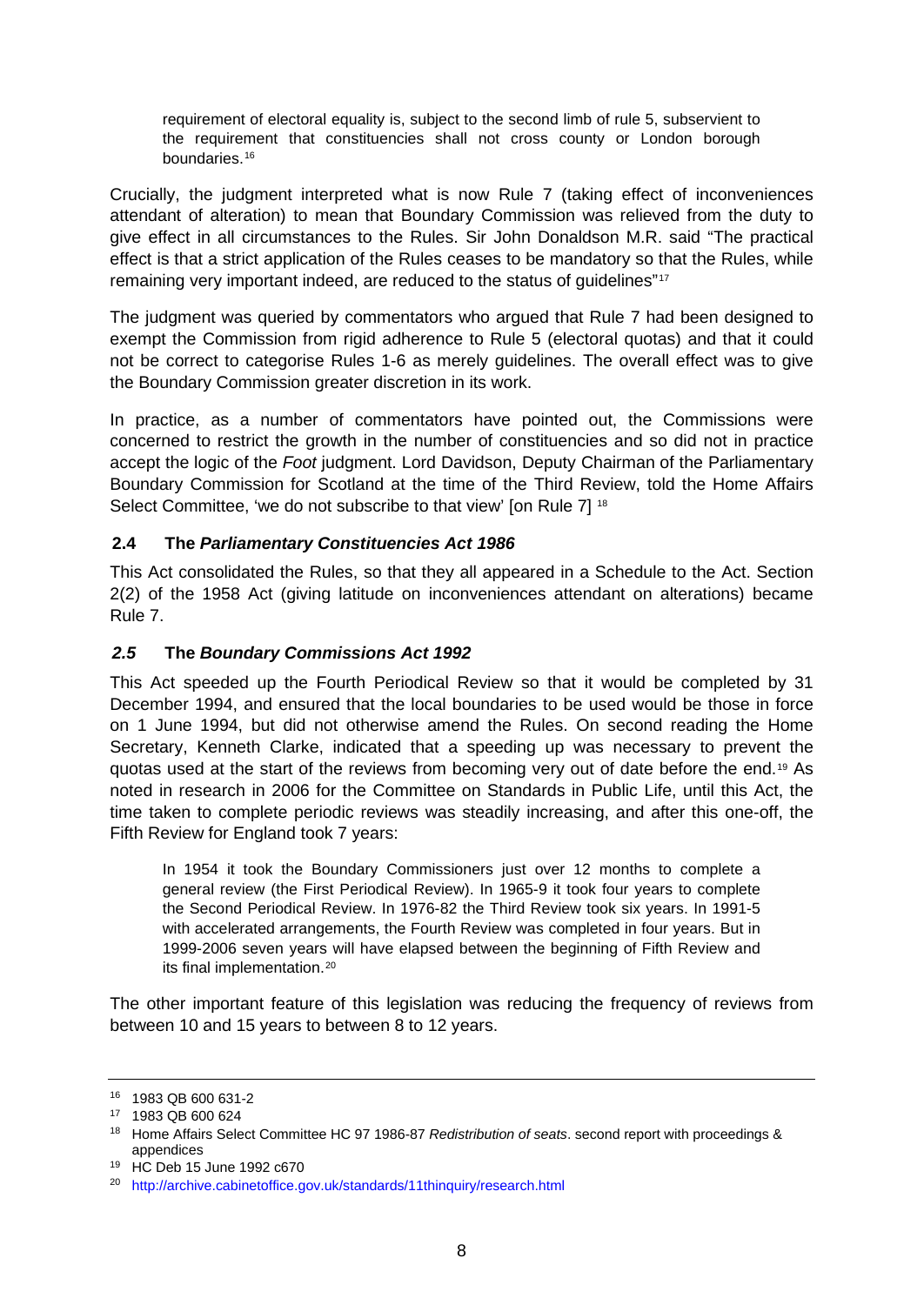## **3 Calls for reform**

The major concerns from the 1970s onwards were:

- the number of seats in the House of Commons rises after every Review;
- Scotland Wales and more recently Northern Ireland are over-represented in strict numerical terms;
- The time lag between the announcement of a review and its subsequent implementation at a general election means that population movements are not taken into account sufficiently.

Library Standard Note 5570 *[Reducing the size of the House of Commons](http://www.parliament.uk/documents/commons/lib/research/briefings/snpc-05570.pdf)* lists Bills aimed at reforming the rules. This Note looks at research suggesting that change is required.

The first major research and recommendation for a revision of the Rules came in the Home Affairs Select Committee report in 1986-87. The evidence submitted by the Home Office concluded that there was an urgent need to deal with the conflict between Rule 1 and Rules 5, 6 and & 7 arising from the fact that the number of seats tended to increase. The Home Office favoured amending Rule 7 and Rule 5 so that there was no longer a bias towards rounding up seats. The Home Office also noted that "the present rules allow for overrepresentation of Scotland and Wales, for reasons which have been considered sound in the past. But there has been no review of the statutory rules for some time."[21](#page-8-0)

The Home Affairs Select Committee concluded that there was a fundamental defect in the Rules and that their operation had led to a cumulative increase in the number of seats. It found:

9. The consequences of the application of Rules 5 and 6 is that whenever seats are awarded under those Rules above a review area's entitlement on the basis of the electoral quota alone the number of constituencies recommended will be greater than the previous total. These new, higher, totals will in turn be used as divisors for calculating the electoral quotas at the next general review. At that review Rules 5 and 6 will again operate, so that the tendency for the numbers of seats to increase will be increasingly cumulative. Rule 1 provides for minimum numbers of seats for Scotland (71) and Wales (35). There is no mechanism in the Rules for offsetting increases in one country by reductions in another. Indeed it is impossible under the Rules for any reduction to take place.

The Committee noted that while the Scottish Commission had managed not to increase seats, the English Commission had awarded seats under Rule 5 to the point where it had ceased to comply with the implied maximum of 507 for England. As a solution it recommended a fixed divisor in Rule 8 and while noting that it would not be feasible on political grounds to recommend a change in the disparity of electoral quotas between the constituent parts of the UK, it did set out a proposed solution:

20 Nevertheless, we believe it ought to be explained that it would not be difficult technically to amend the Rules to achieve a uniform UK quota. All that would be required would be for each Boundary Commission to determine the United Kingdom electoral quota by dividing the total United Kingdom electorate by a fixed common number (say 650). Each Commission would then divide its regional electorate by the

<span id="page-8-0"></span><sup>21</sup> Home Office evidence to Home Affairs Select Committee *Redistribution of seats*. second report with proceedings & appendices, HC 97 1986/87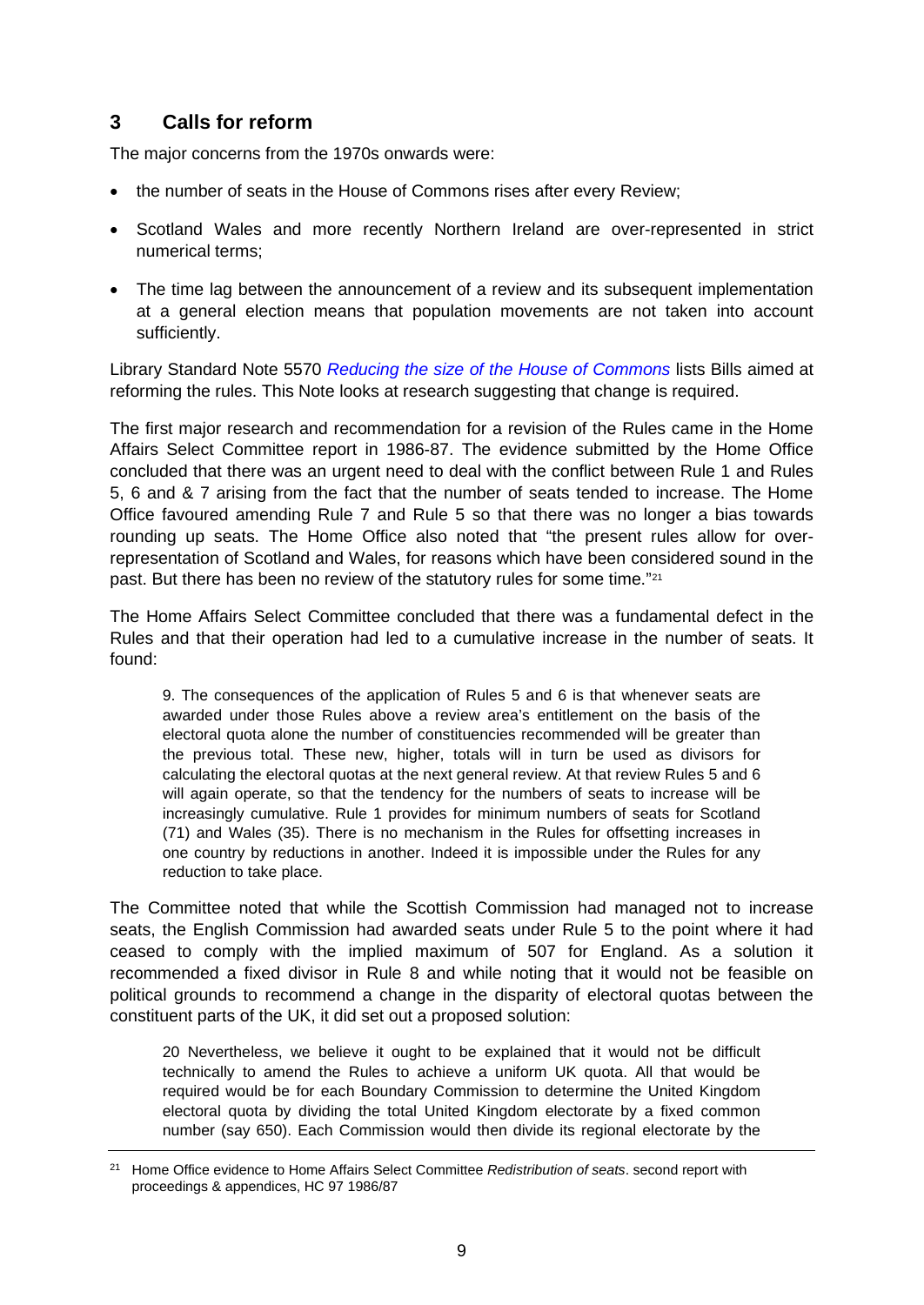United Kingdom quota to produce the region's theoretical entitlement to seats. It would also have to be provided that those entitlements could not be exceeded by more than what was required to reflect Rules 5 and 6, especially Rule 6. This change would, apart from bringing in equal standards of representation, allow for the special geographical needs of outlying areas and provide an automatic means of correcting shifts of population between the regions.[22](#page-9-0)

The Government response was sympathetic towards the view that the numbers should be stabilised but rejected the fixed divisor method as not always providing the same number of seats and thereby creating uncertainty. It did not recommend an alternative.<sup>[23](#page-9-1)</sup>

## *3.1 Boundary Commissions Bill 1992-3*

During the passage of the Boundary Commissions Bill in 1992, the Home Secretary, Kenneth Clarke, rejected the argument that the over-representation of Scotland and Wales should be tackled, referring to it as a long standing constitutional arrangement. The Conservative Government wanted the legislation to pass quickly, in order to speed up the existing Fourth Review. The Labour Party did not divide against the bill on second reading, but the Liberal Democrats did, on the basis that the bill had been introduced without all party consultation or agreement.<sup>[24](#page-9-2)</sup> Most of the parliamentary debate centred on the questions of under-registration as a result of the poll tax and the effect of local government boundary changes.

## *3.2* **The** *Scotland Bill 1997-98*

As noted above, section 86 of this Act provided for the floor of 71 seats for Scotland to be removed and for the next periodic review to use the electoral quota for England rather than Scotland. This provision featured in the bill as presented to Parliament and was not the result of an amendment. Debate during the passage of the Bill in the Commons indicated that the provision was considered an attempt to address the West Lothian Question rather than part of an overall revision of the Rules.<sup>[25](#page-9-3)</sup> It is worth noting that the English quota was to be used only for the next review. The Scottish Commission worked quickly and the results were implemented at the 2005 general election. This was the first time that all four constituent parts of the UK did not have constituencies at the same time.

### **3.3 Committee on Standards in Public Life research**

As part of its review into the Electoral Commission, the Committee on Standards in Public Life commissioned research by the electoral experts David Butler and Iain McLean into potential issues if responsibility for the drawing of parliamentary boundaries were to be transferred to the Electoral Commission, as provided in Section 6 of the *Political Parties, Elections and Referendums Act (PPERA) 2000.* This provision was later repealed in the *Political Parties and Elections Act 2009.* The research, completed in June 2006, was published on the CSPL website.<sup>[26](#page-9-4)</sup> In its summary, the research called for reform of the Rules:

The Report argues for constituencies to be determined on the basis of a uniform quota for all the four parts of the United Kingdom. This would give England about ten more

<span id="page-9-0"></span><sup>22</sup> HC 97 1986-87

<span id="page-9-1"></span><sup>23</sup> Cm 308 February 1988

<span id="page-9-2"></span><sup>24</sup> [http://hansard.millbanksystems.com/commons/1992/jun/30/boundary-commissions](http://hansard.millbanksystems.com/commons/1992/jun/30/boundary-commissions-bill#S6CV0210P0_19920630_HOC_176)[bill#S6CV0210P0\\_19920630\\_HOC\\_176](http://hansard.millbanksystems.com/commons/1992/jun/30/boundary-commissions-bill#S6CV0210P0_19920630_HOC_176)

<span id="page-9-3"></span><sup>25</sup> The Commons Report stages were on 6 and 12 May 1998

<span id="page-9-4"></span><sup>&</sup>lt;sup>26</sup> Report to the Committee on Standards in Public Life The Electoral Commission and the Redistribution of Seats David Butler and Iain McLean, University of Oxford archived at <http://archive.cabinetoffice.gov.uk/standards/11thinquiry/research.html>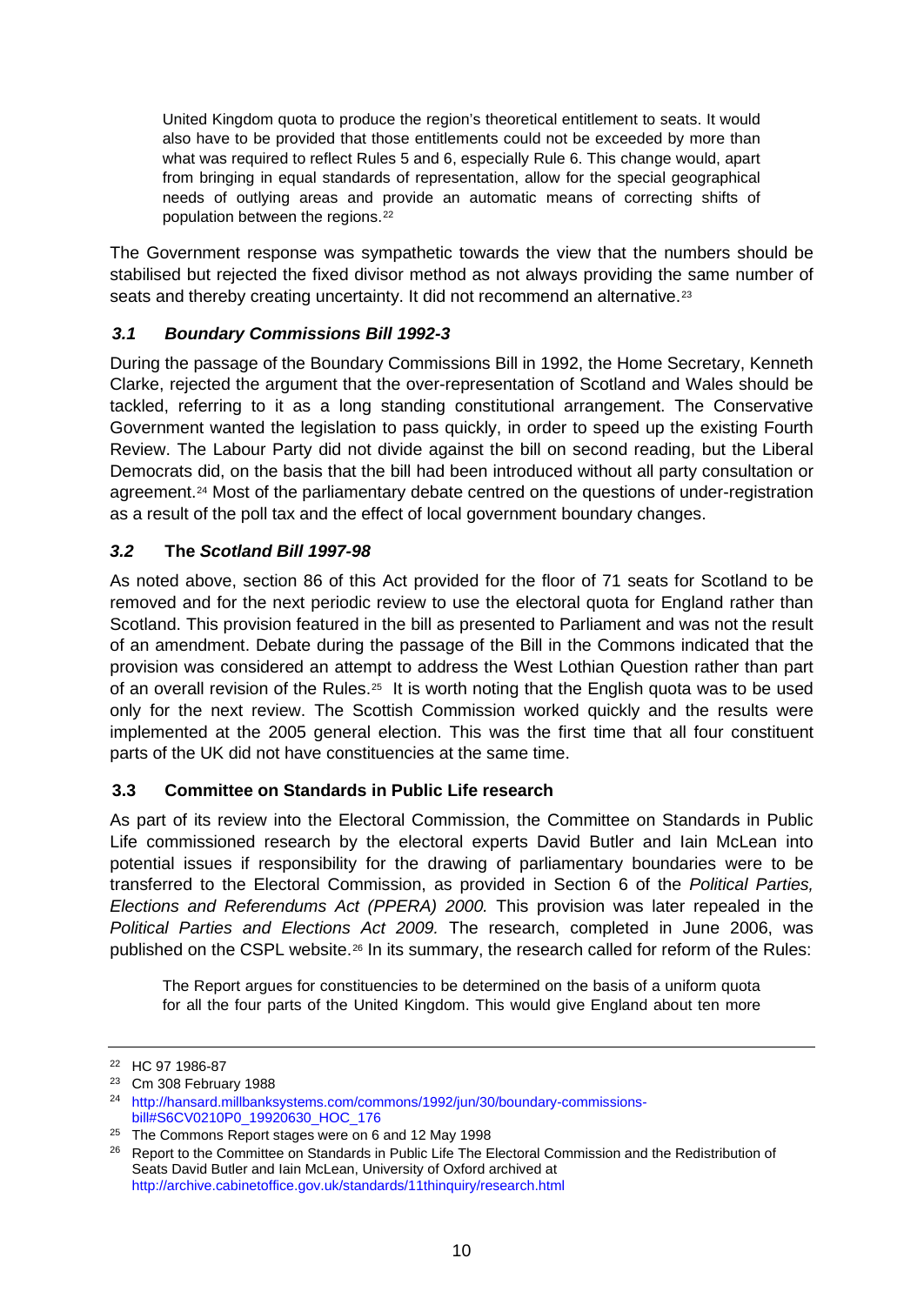seats. Fairness requires substituting the arithmetic for the harmonic mean and the use of the Ste Laguë quota. These concepts are explained in Appendices.

The importance of the harmonic mean was explained as follows:

5.25 The present Rules require each constituency electorate within a fixed unit (e.g., a county or metropolitan borough) to be as close as possible to the electoral quota, where the electoral quota is the electorate for the whole U.K. divided by the number of seats in the House of Commons.

5.26. McLean and Mortimore have shown (McLean and Mortimore 1992) that this necessitates splitting theoretical entitlements at the harmonic mean, not the arithmetic mean. The harmonic mean of any two adjacent integers is always below the arithmetic mean. For instance, while the arithmetic mean of 1 and 2 is 1.50, the harmonic mean of 1 and 2 is 1.33. When the smallest indivisible units (e.g. Isle of Wight) have a qualifying electorate of more than 1.33 but fewer than 1.5 electoral quotas, they should be assigned 2, not 1, seats. (See Appendix 4 for an explanation).

5.27. This was surely not Parliament's intention, but that is undoubtedly mathematically entailed by the Rules. Because the harmonic mean is further below the arithmetic mean in small units than in large ones, one effect of using it to determine entitlements to seats is to favour small counties over large ones.

5.28. It is suggested that a redrafted set of rules should have the effect of rounding off entitlements at  $\frac{1}{2}$  - i.e. the arithmetic mean. This is simply achieved by deleting 'each constituency to be as close to the Electoral Quota as possible' and substituting 'each elector to have as close to the same entitlement to representation as possible'.

In summary, the research concluded that the harmonic mean and the separate minimums for Scotland and Wales were largely responsible for the gradual rise in the number of Commons seats. It considered that the ratchet effect could be avoided by rewriting the Rules in a noncontradictory way:

7.2 A firm UK total of seats could be set before calculating quotas, using an arithmetic mean. If rounding errors caused a deviation from the target House size, the Ste-Laguë formula [Appendix 5] should be used to ensure that the target House size was reached.

Butler and McLean also recommended that the process be speeded up so that reviews took place within a couple of years, by restricting local inquiries, grouping the English constituencies sub-regionally and ensuring that Deputy Commissioners were not High Court judges. They pointed to a draft of the Rules which had been made internally consistent by the electoral experts Ron Johnston, Charles Pattie, and David Rossiter which Butler and McLean published in revised form in their Appendix 3, together with the proposed procedures for the Commissions.

#### **3.4 The views of the Boundary Commissions**

The Fifth Periodical report from the Boundary Commission for England, published in 2007, outlined their assessment of flaws in the current Rules and noted that although there had been electoral legislation, the opportunity had not been taken to amend the Rules.<sup>[27](#page-10-0)</sup> After noting that the Commission had called for reform since 1986, the report set out four reasons for the increase in numbers of seats in England by 4:

<span id="page-10-0"></span><sup>27</sup> [Fifth Periodical Review Cm 7032 2007](http://www.official-documents.gov.uk/document/cm70/7032/7032.pdf)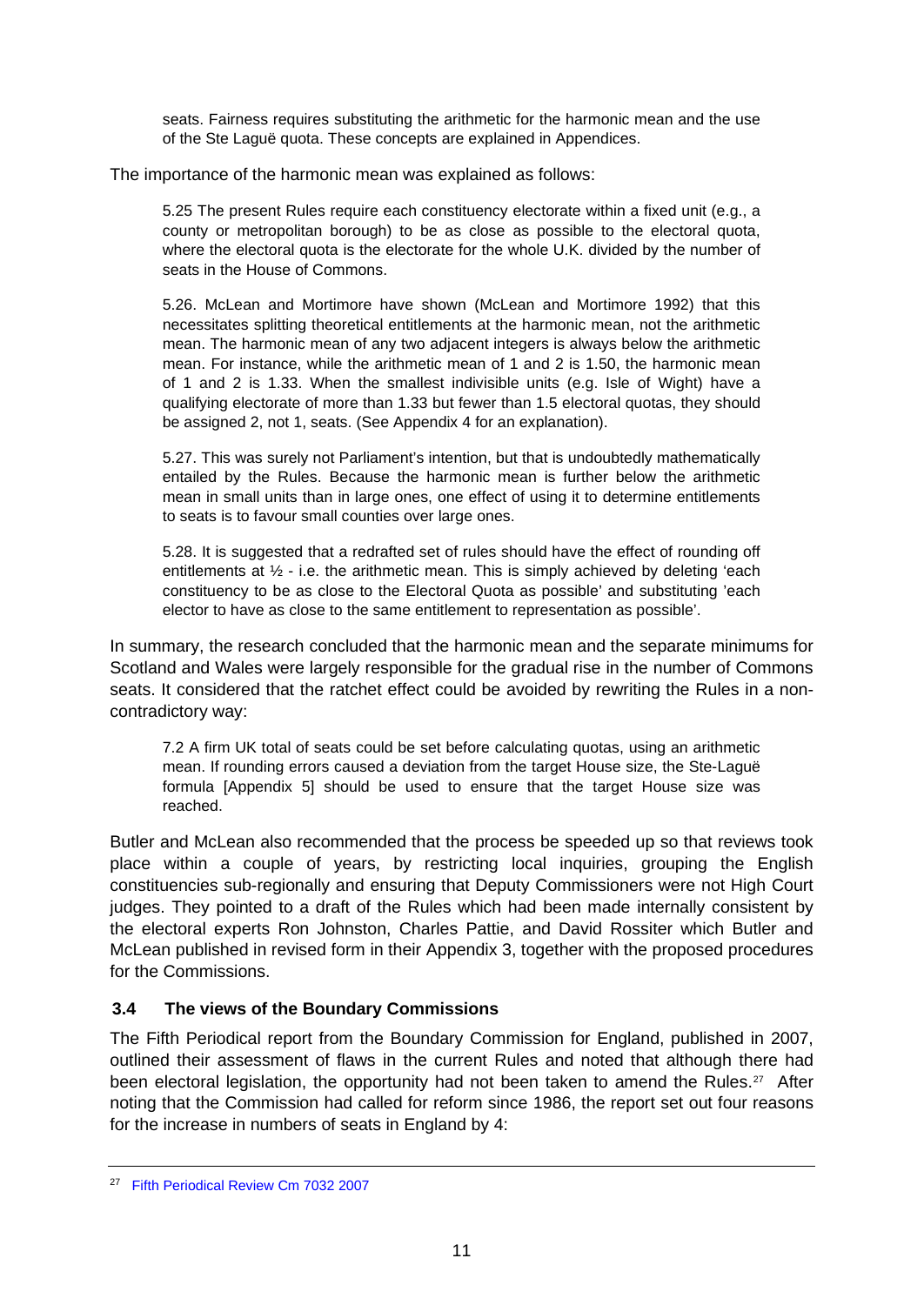- Increase in number of electors in England:
- Additional constituencies created for special geographic reasons are counted in the denominator used to calculate the electoral quota, so are in effect double counted;
- The effect of the use of the harmonic mean, resulting in the rounding up of some constituencies with a theoretical entitlement of below 0.5;
- The extra allocation of constituencies in one review resulting in a smaller electoral quota than would otherwise be the case for the following review;

In addition, the length of time taken to complete the review in England meant that the Commission were using electorate data from 2000 to establish the quota and so the constituencies first used in the 2010 election did not take account of population changes in the intervening period.<sup>[28](#page-11-0)</sup>

#### **3.5 Recent academic research**

The electoral experts Colin Rallings, Ron Johnston and Michael Thrasher drew some general conclusions from the Fifth Periodical Review in *Political Quarterly* in 2008.[29](#page-11-1) They noted that the boundary changes had resulted in a modest benefit for the Conservatives and a loss for Labour. However, the new constituencies had not removed the "electoral bias favouring Labour stemming from the concentration of its vote in constituencies that have both smaller constituencies and smaller turnouts." The research also noted that despite the use of the English electoral quota in the Fifth Periodical Review for Scotland, the creation of small seats due to special geographical provisions meant that the average electorate in the 59 Scottish seats was still considerably smaller than for England. They also drew attention to the substantial time lags between the determining the electoral quota and the first election fought in the new constituencies. However, the overall conclusion was that different constituency sizes were only one of several factors in the electoral system which tended to favour Labour over Conservative.

In further research published in *Parliamentary Affairs* in 2009, Rallings et al continued to argue that redistribution would not remove the disadvantage faced by the Conservatives at the polls. Instead, the geography of each party's support was much more important; this issue would not be addressed by plans to introduce constituencies of equal size.<sup>[30](#page-11-2)</sup> Although the Commissions had achieved more equality in their electorates than ever before in the Fifth Periodic Review, "the asymmetries in the translation of seats into votes that currently favour Labour result from other additional factors"; namely geography, abstention, minor party and interaction effects. The authors considered that the bias towards Labour relative to the Conservatives of 54 seats at the 2010 election remained substantial, but less than the 112 they calculated had existed at the preceding general election of 2005.

<span id="page-11-0"></span><sup>&</sup>lt;sup>28</sup> "Parliamentary Constituency Boundary Reviews and Electoral Bias: how Important are variations in constituency size?"2009 *Parliamentary Affairs ;* see also "Can the Boundary Commissions help the Conservative party? Constituency size and electoral bias in the United Kingdom? Johnson et al October-December 2009 *Political Quarterly*

<span id="page-11-1"></span><sup>29</sup> "Changing the Boundaries but keeping the Disproportionality" January –March 2008 *Political Quarterly*

<span id="page-11-2"></span><sup>&</sup>lt;sup>30</sup> Parliamentary Constituency Boundary Reviews and Electoral Bias: how Important are variations in constituency size?"2009 *Parliamentary Affairs* For background on the Coalition Government's plans to achieve equality of constituency size, see Standard Note 5570 *[Reducing the size of the House of Commons](http://www.parliament.uk/documents/commons/lib/research/briefings/snpc-05570.pdf)*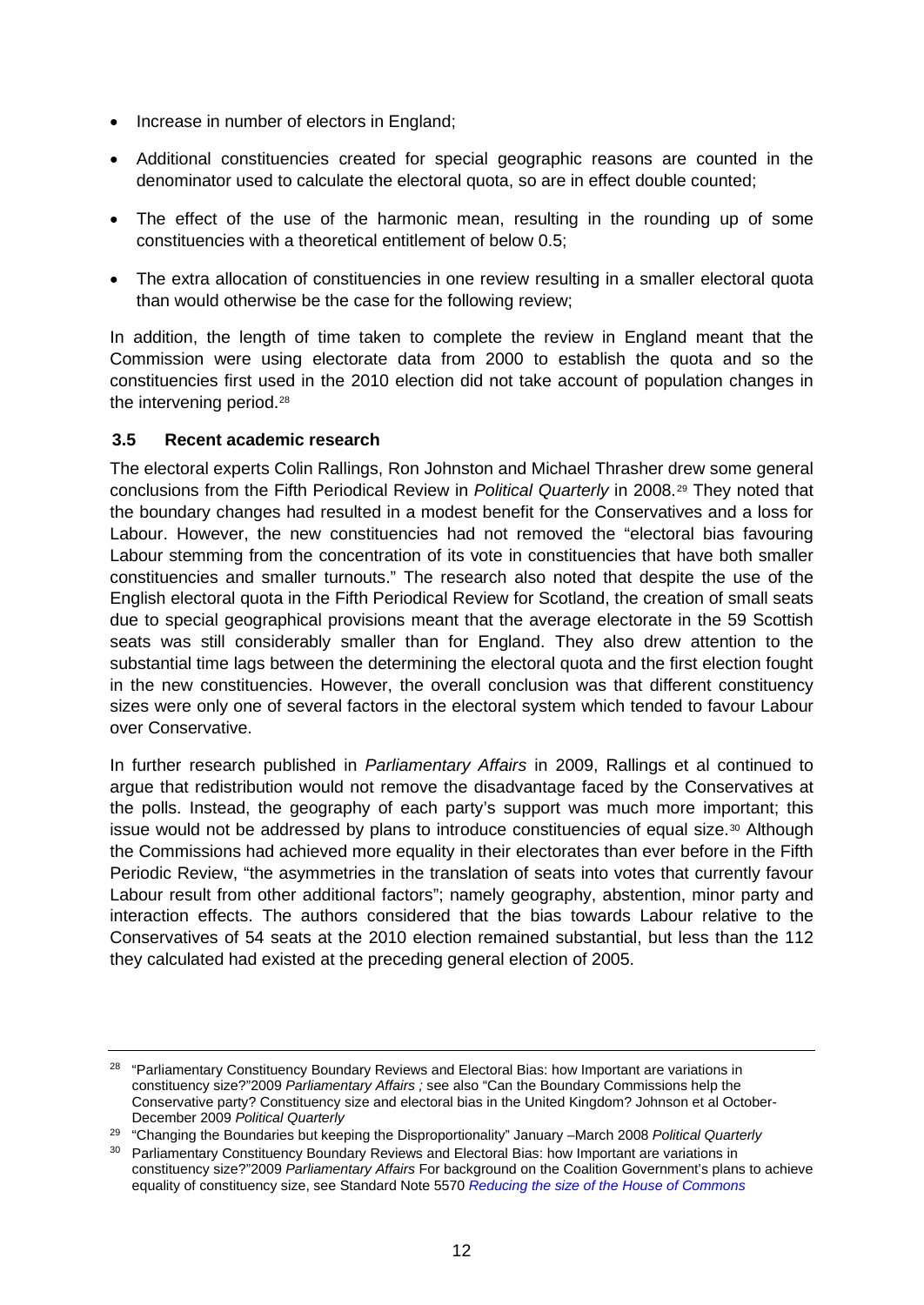#### **3.6 Statement by Deputy Prime Minister 5 July 2010**

On 5 July Nick Clegg, Deputy Prime Minister, made a statement on political and constitutional reform. He announced that a bill would be introduced before the summer recess which would make explicit provisions for the boundary commissions to report on more equally sized constituencies to be completed by the end of 2013:

Our Bill will make explicit provision for the boundary commissions to report on more equally sized constituencies and for the process to be completed by the end of 2013, allowing enough time for candidates to be selected ahead of the 2015 election; and we will ensure that the boundary commissions have what they need to do that. That means that, in the event of a vote in favour of the alternative vote, the 2015 general election will be held on the new system, and according to new boundaries. These are complementary changes-the outcome of the referendum is put in place as the new boundaries are put in place, too.

The Bill will require the Boundary Commissions to set new constituencies within 5% of a target quota of registered electors, with just two exceptions: Orkney and Shetland, and *-[Laughter.]*

**Mr Speaker:** Order. I want to hear the second one.

**The Deputy Prime Minister:** The exceptions are Orkney and Shetland, and the Western Isles, which are uniquely placed, given their locations.

**Mr Andrew Turner (Isle of Wight) (Con):** What about the Isle of Wight?

**Mr Speaker:** Order. I am sorry to have to interrupt the Deputy Prime Minister, but the hon. Member for Isle of Wight (Mr Turner) must not, however strongly he feels, shriek from a sedentary position in that way. It is very unseemly and if, I may say so, very untypical of the hon. Gentleman, who is normally grace itself.

**The Deputy Prime Minister:** The two exceptions are Orkney and Shetland, and the Western Isles, which are uniquely placed, given their locations. We have listened also to those who have very large constituencies, so the Bill will provide that no constituency will be larger than the size of the largest one now, and we intend that in future boundary reviews will be more frequent, to ensure that constituencies continue to meet the requirements that we will set out in our Bill.<sup>[31](#page-12-0)</sup>

In response to questions, Mr Clegg indicated that the optimal size for the new constituencies would be about 75,000, based on electorates to be published in December 2010.<sup>[32](#page-12-1)</sup>

### *3.7* **The** *Parliamentary Voting System and Constituencies Bill 2010-11*

The *Parliamentary Voting System and Constituencies Bill* was introduced on 22 July 2010. The Bill enables the next general election to be fought under the Alternative Vote system, provided that the change is endorsed in a referendum to be held on 5 May 2011. The Bill also provides for the introduction of AV to be linked with the proposed reduction of the size of the House of Commons to 600. Until the necessary boundary changes have been made, AV cannot be introduced. However, the boundary changes take effect, whatever the result of the referendum, at the time of the next general election.

The Bill introduces new Rules for the Redistribution of Seats, beginning with a target of 600 seats for the whole of the UK. As well as reducing the number of MPs, the Bill aims to reduce

<span id="page-12-0"></span><sup>31</sup> HC Deb 5 July 2010 c25

<span id="page-12-1"></span><sup>32</sup> HC Deb 5 July 2010 c44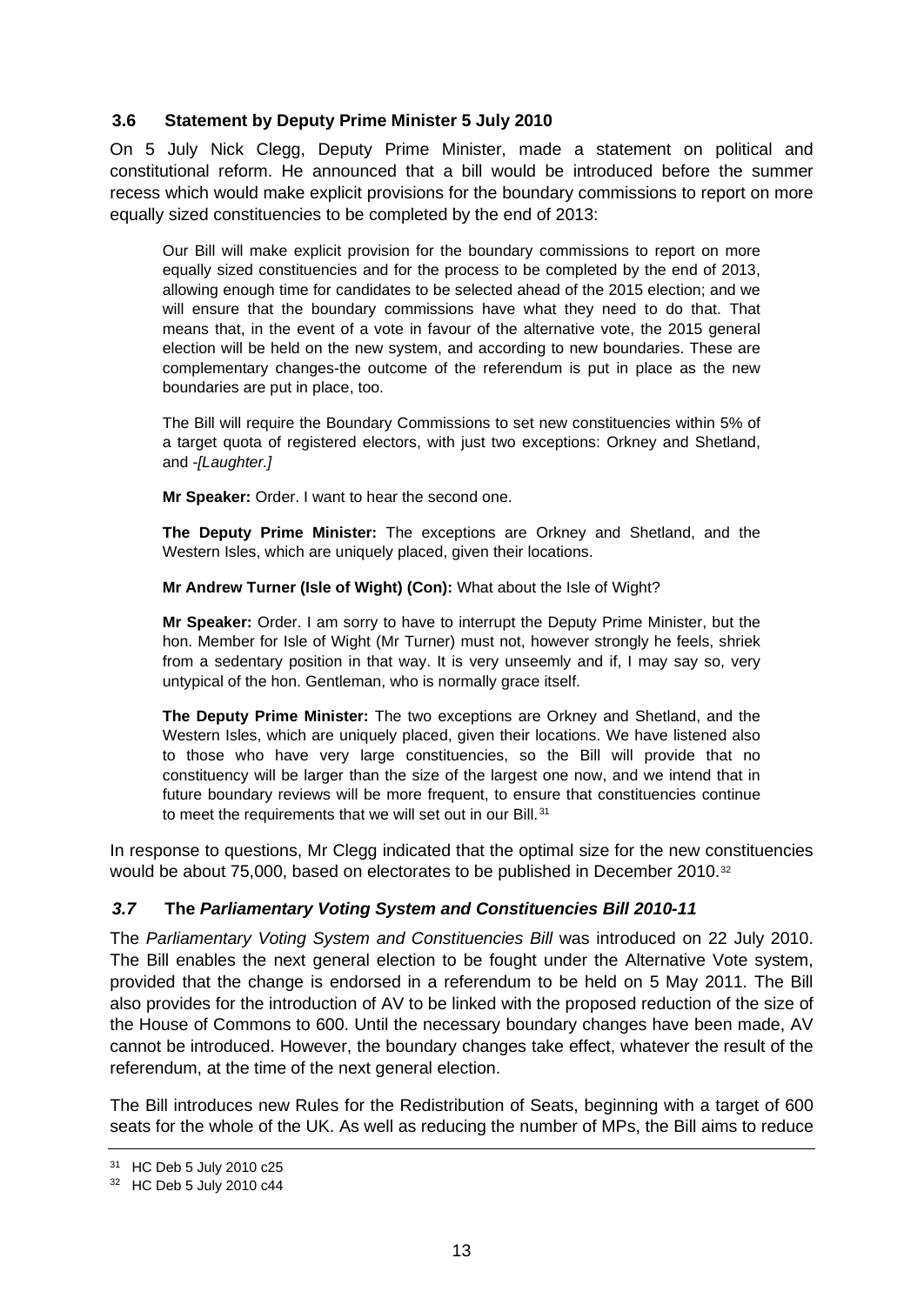inequalities of electors per seat. There is to be a uniform electoral quota, based on the electoral register for December 2010. Each constituent part of the UK would be allocated a number of whole seats under the quota, using the Sainte-Laguë formula. There would be very limited separate arrangements in Northern Ireland, the smallest part of the UK, to allow more variation around the quota. A rule ensuring that seats should not vary by more than five per cent above or below the quota would have primacy and only after this would the four Boundary Commissions have regard to local boundaries and ties. The Western Isles and the Orkneys and Shetland constituencies are to be protected from change, and no constituency may be larger than 13,000 sq kilometres, the size of the current Ross, Skye and Lochaber constituency.

The boundary reviews are to be completed by September 2013. Local inquiries are to be abolished, in favour of a consultation period of 12 weeks. Boundary reviews would take place every five years thereafter; given that fixed term Parliaments are to be introduced in a separate bill, this would mean that reviews would take place in the first three years of every Parliament.

### **3.8 Impact on the devolved institutions of boundary reforms**

Legislation to reduce the number of seats in the UK Parliament has implications for the constituencies in the devolved institutions.

### *Wales*

Section 2 of the *Government of Wales Act 2006* provides that the constituencies for the National Assembly for Wales are the same as the parliamentary constituencies for Wales. These are currently set out in the *Parliamentary Constituencies and Assembly Electoral Regions (Wales) Order 2006* [\(SI 2006/1041\)](http://www.lexisnexis.com/uk/legal/search/runRemoteLink.do?langcountry=GB&linkInfo=F%23GB%23UK_SI%23num%252006_1041s_Title%25&risb=21_T9572099525&bct=A&service=citation&A=0.9437359892516832). The original *Government of Wales Act 1998*  also had co-terminosity for constituency boundaries.

Any change to the parliamentary constituencies for Wales would therefore feed through to the Assembly seats, unless the GOWA was modified. At present there are 40 constituency seats and 20 list seats. The *Parliamentary Voting System and Constituencies Bill* requires the constituencies for the National Assembly for Wales to be decoupled from those for Westminster, as the new electoral quota for constituencies is expected to lead to a substantial reduction in seats in Wales and would otherwise reduce the Assembly to around 45 seats.

### *Northern Ireland*

The legislation in Northern Ireland is similar. Section 33 of the *Northern Ireland Act 1998*  provides that each Westminster constituency in Northern Ireland return 6 members, creating an Assembly of 108 MLAs, elected under the Single Transferable Vote. The *Belfast Agreement* of Good Friday 1998 stated:

#### The Assembly

2. A 108-member Assembly will be elected by PR(STV) from existing Westminster constituencies.

The Agreement was signed by both the British and Irish Governments and is an international agreement, endorsed by referendums in Northern Ireland and the Republic of Ireland.

There are no plans under the *Parliamentary Voting System and Constituencies Bill* to decouple the Northern Ireland Assembly seats from those for Westminster and these will